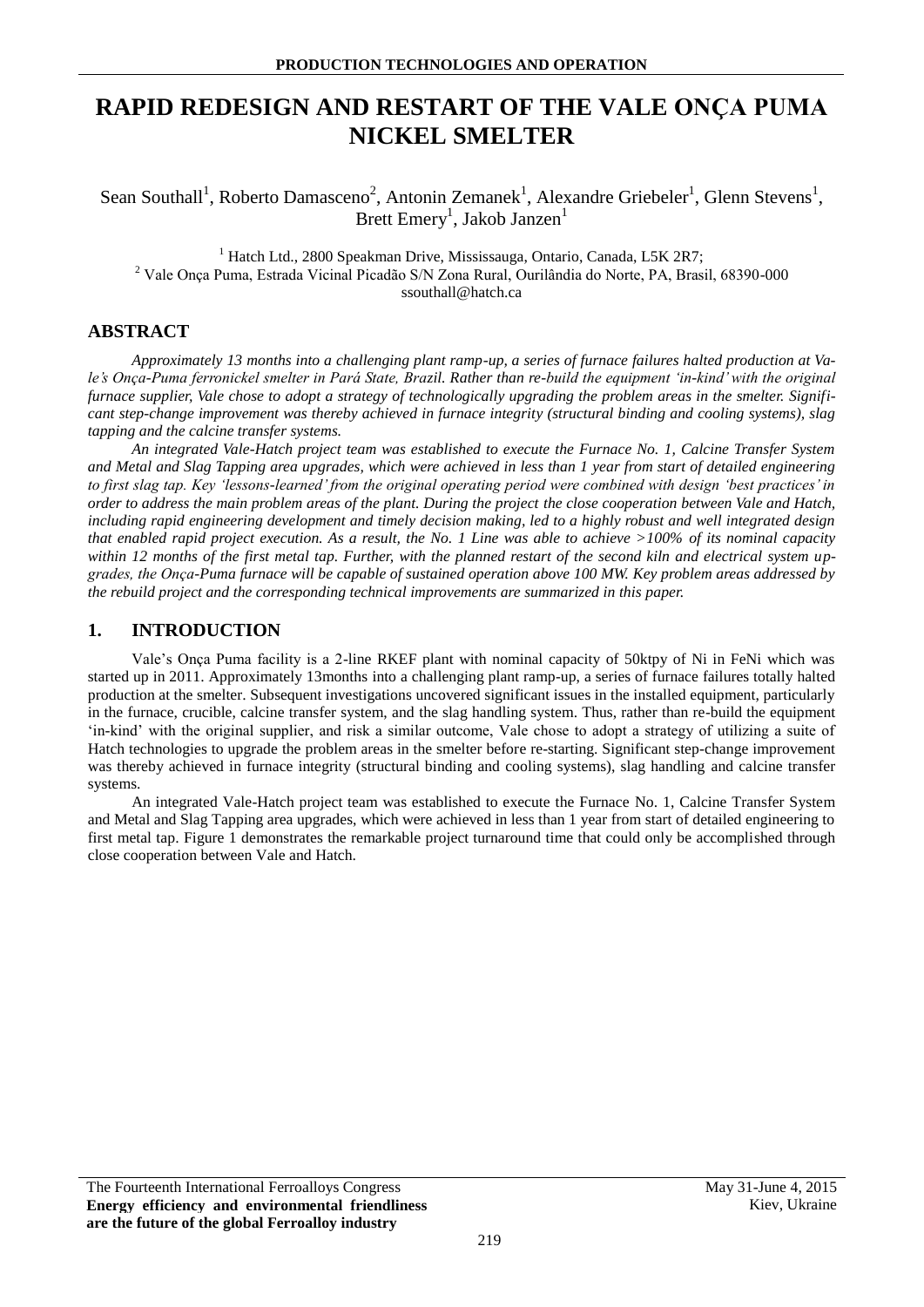| <b>Recent FeNi Furnace Installations</b> |                         |                    | <b>Tonnes Installed</b> |            |                | <b>Schedule Duration - Years</b> |        |        |
|------------------------------------------|-------------------------|--------------------|-------------------------|------------|----------------|----------------------------------|--------|--------|
| Startup                                  | <b>Furnace Location</b> | <b>Size</b>        | <b>Steel</b>            | Refractory | <b>Coolers</b> | Year 1                           | Year 2 | Year 3 |
|                                          | 2008 Korea              | 350 $m2$           | 450                     | 2700       | 125            |                                  |        |        |
|                                          | 2010 Onca Puma Original | $400 \text{ m}^2$  | 1200                    | 2900       | 50             |                                  |        |        |
|                                          | 2010 Colombia           | 350 $m2$           | 450                     | 2700       | 80             |                                  |        |        |
|                                          | 2011 Ukraine            | 240 $m2$           | 1000                    | 1650       | 65             |                                  |        |        |
|                                          | 2013 Guatemala          | 225 m <sup>2</sup> | 350                     | 1600       | 120            |                                  |        |        |
|                                          | 2013 Onca Puma Rebuild  | $400 \text{ m}^2$  | 1200                    | 2900       | 270            |                                  |        |        |



**Figure 1:** FeNi Furnace Construction - Onça Puma Versus Others

Key 'lessons-learned' from the original operating period were combined with Hatch best practices and technologies in order to address the main problem areas of the plant. During the project, the close cooperation between Vale and Hatch, including rapid engineering development and timely decision-making, led to a highly robust and well integrated design that enabled rapid project execution. As a result, the No. 1 Line was able to achieve >100% of its nominal capacity within 12 months of the first metal tap. Other installations in Brazil, which have suffered similar circumstances with the original suppliers' equipment, are presently undergoing similar upgrades with Hatch and which will produce similar excellent results.

Further, Onça Puma is in the planning stages to restart the second kiln and CTS, after which the furnace will be capable of more than 100 MW sustained operation. Key problem areas addressed by the rebuild project and the corresponding technical improvements are summarized in this paper.

# **2. FURNACE**

Both furnaces at Onça Puma suffered catastrophic failures at 6 months and 13 months into their initial campaigns. The furnaces were started up approximately six months apart from each other, so the failures occurred at roughly the same time 13 months into the plant start up. These failures resulted in total furnace run-outs and ultimately halted production entirely at the plant.

Upon detailed review by Vale, Hatch and others, it was determined that the furnaces failed due to a) significant design/installation issues and b) thermal cycling caused by equipment in other areas (e.g. calcine transfer) causing regular and lengthy stoppages.

The identified issues, and their solutions, are summarized in the following table. Each area is further detailed below.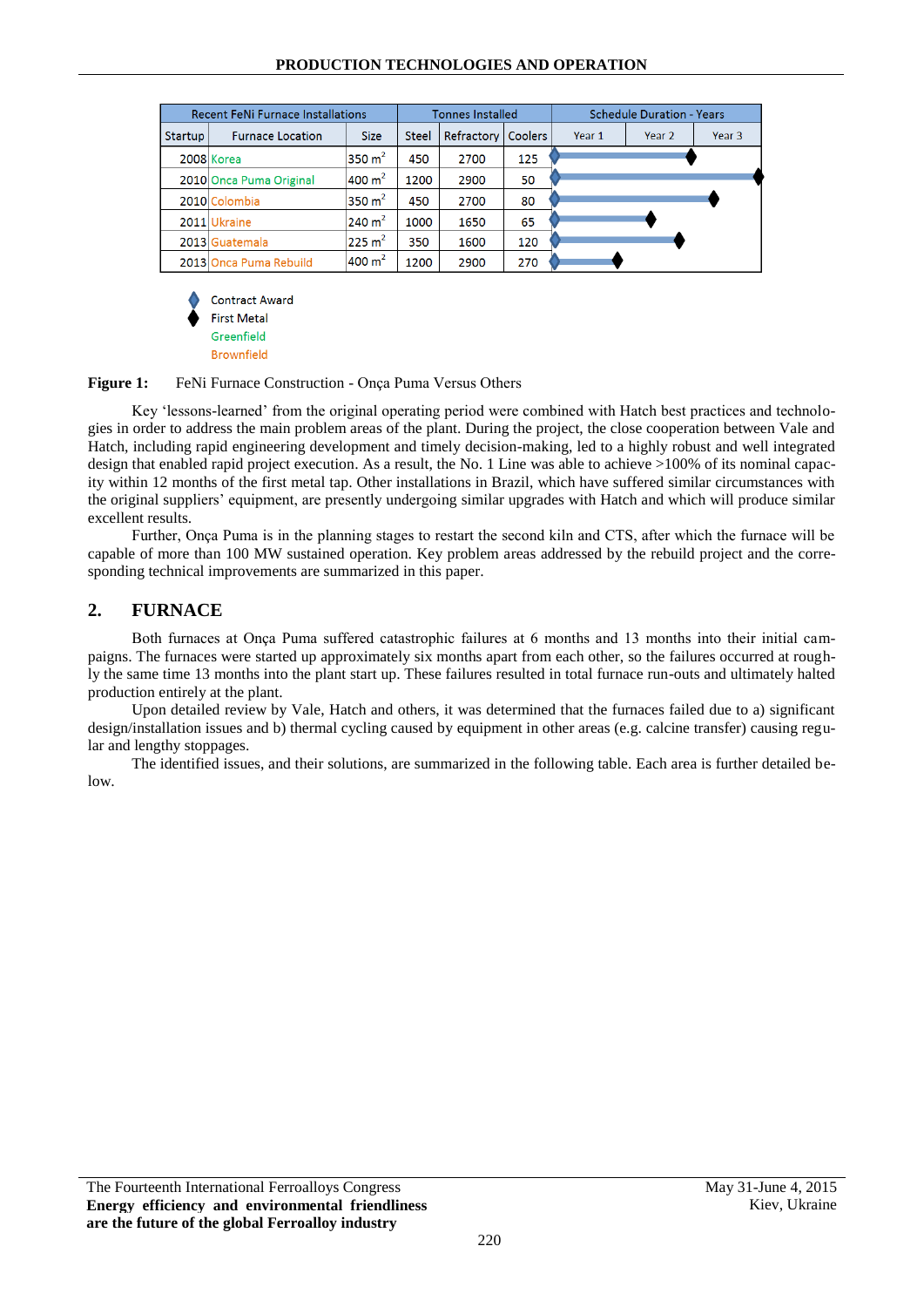| Area            | Problem                                        | Improvement                                               |
|-----------------|------------------------------------------------|-----------------------------------------------------------|
| Hearth / $Re-$  | • Hydration due to:                            | • No use of water-bearing castables in the hearth         |
| fractory        | • Water-bearing castables used in curvature    | • Weep holes for moisture escape                          |
|                 | ram                                            | • No falling film water cooling $-$ replaced by air cool- |
|                 | • Falling film cooling along with water infil- | ing                                                       |
|                 | tration points (instruments, etc.)             | • Hearth conductivity increased creating a thick protec-  |
|                 | • Minimal frozen build-up                      | tive frozen heal                                          |
| Tapblock        | • Differential movement between refractory     | • Tapping block that is allowed to move with the re-      |
|                 | wall and taphole bricks opening leak paths     | fractory wall but resists axial forces such as mud-       |
|                 |                                                | gun/drill loads                                           |
| Cooling Sys-    | • Shallow copper coolers                       | • Deep cooled thicker plate coolers in high heat flux     |
| tems            |                                                | zone.                                                     |
|                 |                                                | • Re-use of shallow cooled thin copper coolers (origi-    |
|                 |                                                | nal supplier) in low heat flux zones to optimize pro-     |
|                 |                                                | ject costs                                                |
| <b>Bindings</b> | Binding system which allowed bath infil-       | Binding system upgrades:                                  |
|                 | tration between hearth bricks                  | • Spring loaded sidewall waler beams                      |
|                 |                                                | • Upgraded endwall binding loads                          |
|                 |                                                | • Upgraded sidewall hold down load                        |
|                 |                                                | • Addition of endwall hold down springs                   |
|                 |                                                | • Addition of corner springs                              |

**Table 1:** Identified Issues at Onça Puma

# **3. COOLING SYSTEMS**

### **3.1 Copper Coolers**

With both furnaces at Onça Puma damaged and inoperable it was imperative to reduce the overall design and fabrication time in order to return the furnace to operation as quickly as possible. As fabrication of a complete set of new deep cooled plate coolers would have extended the overall rebuild project, a design was developed which uniquely utilized a combination of new and existing coolers. This combination was employed to increase slag bath depth (from 400mm to 1000mm) as well as minimize construction time by re-using the original coolers in less intense areas of the furnace.

The existing coolers from both furnaces were carefully removed and inspected for reuse. One third of the coolers were found to have excessive corrosion, pitting, flaking of the chrome coating, and penciling which ruled them as unsalvageable, as shown in Figure 2. The poor condition of many of the coolers was unexpected due to their short operation duration. The reduced number of acceptable coolers required the cooler layout, and in turn the associated shell panels, to be quickly redesigned. The final design utilized new Hatch plate coolers in the high heat flux metal zone and a combination of new and reused coolers in the lower duty reserve slag capacity area.





### **3.2 Film Cooled Sidewall Plates**

The Fourteenth International Ferroalloys Congress May 31-June 4, 2015 **Energy efficiency and environmental friendliness are the future of the global Ferroalloy industry**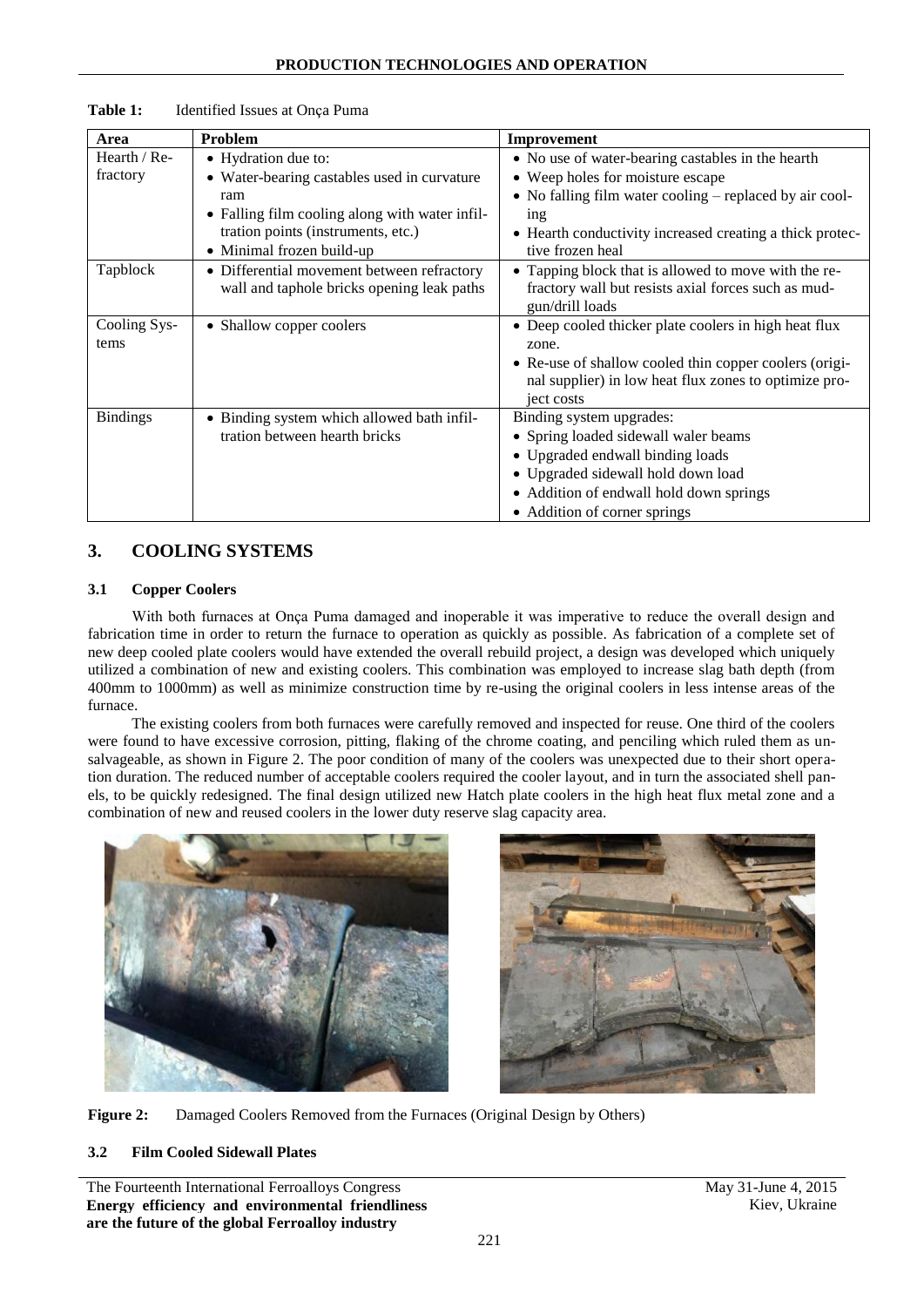The existing sidewall utilized a water film cooled lower shell plate to prevent overheating of the furnace shell steel. Water was sprayed onto the lower shell allowing a thin film of water to cascade down the shell collecting in a large trough at the base of the shell. Water is one of the most significant risks in the vicinity of a metallurgical furnace. If water is able to enter the furnace, it can lead to total degradation of the furnace refractory through hydration. Additionally, if water comes into contact with the molten bath, a steam explosion can occur. Both scenarios have previously led to catastrophic furnace failures at other facilities.

The existing shell design contained numerous paste injection ports, thermocouples, and skew measurements points which amounted to approximately 130 locations where water could enter the furnace, and when used in combination with falling film technology, there is a possibility where only one is required to ruin the furnace. Visible signs of hydration were found during the demolition of both furnaces at Onça Puma.

The furnace shell was redesigned with an integrated air cooled cooper fin system on the lower shell around the full perimeter of the furnace. The forced air cooling system is able to maintain the shell well below the design temperature while greatly reducing the chance of refractory hydration or steam explosion.

#### **3.3 Metal Tapblock Design**

The original furnace design locked the metal tapblock to the fixed shell while allowing the refractory within the tapblock to expand and contract both laterally and vertically with the wall refractory. The differential movement between the copper cooled block and the refractory opened up gaps within the refractory and provided a leak path for the bath which the furnaces at Onça Puma, and others of near identical design.

The new Hatch tapblocks were redesigned to float with the refractory to ensure uniform movement between the refractory and the block, thereby removing any risk of differential brick movement leak paths.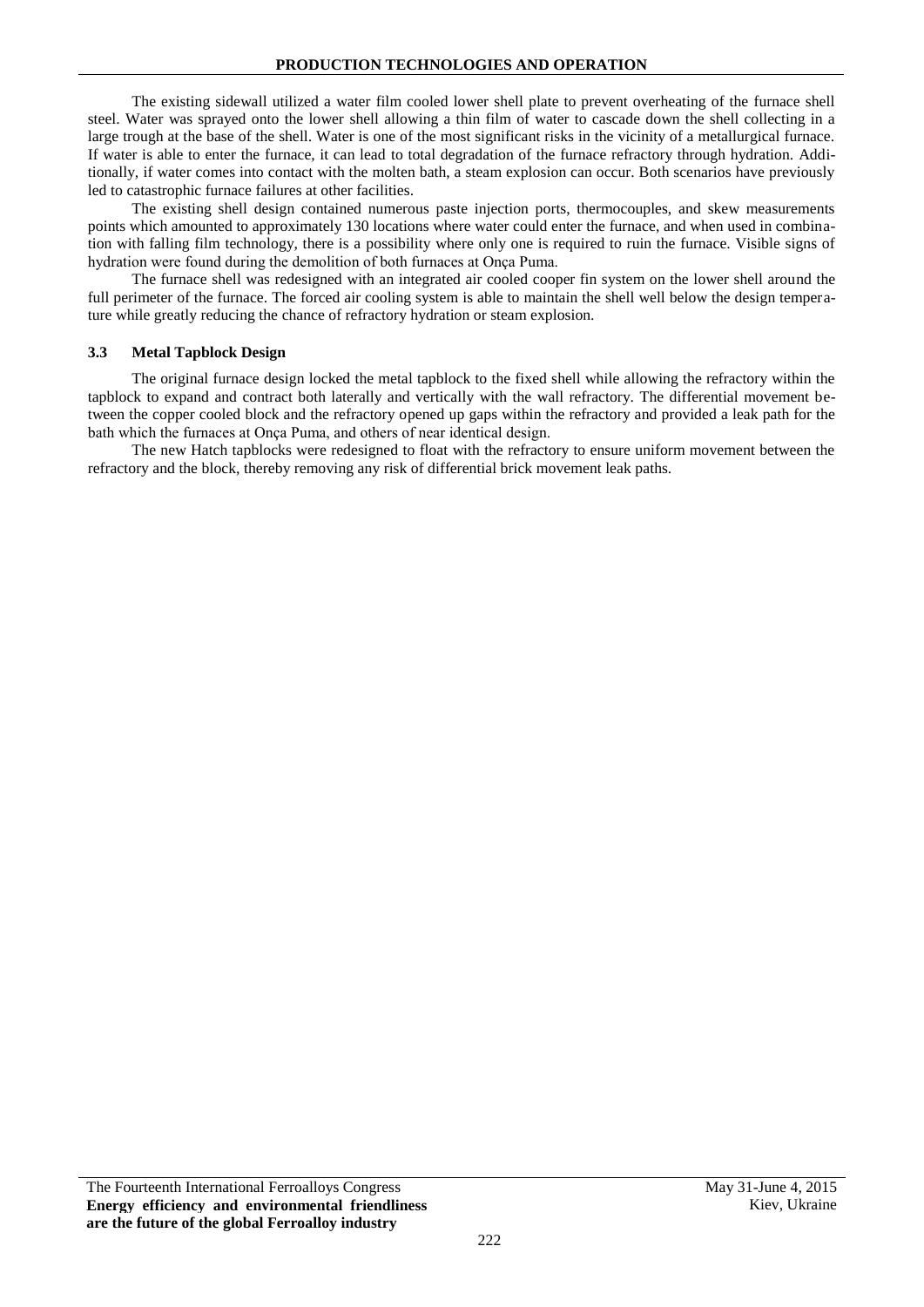## **4. HEARTH DESIGN**

The previous design was only able to maintain a thin frozen heal at the center of the furnace. A large frozen heal is advantageous as it forms a protective barrier between the liquid bath and the hearth refractory reducing the likelihood of bath infiltration and ratcheting.

Hatch and Vale decided to decrease the infill thickness to create a more conductive hearth. The revised hearth is able to maintain a frozen heal which is well over three times the thickness at the center of the furnace and extends outwards protecting the entire hearth to the walls.





## **5. BINDING SYSTEM**

A successful furnace binding system provides a compressive force in all three dimensions in order to maintain tight brick joints, minimize bath infiltration, and greatly reduce the likelihood of leaks. The binding system is particularly important during a cool-down phase when the refractory is cooling, and therefore contracting, thereby opening up gaps between the bricks.

The original furnace design utilized a combination of a fixed frame design in the transverse direction and a more conventional sprung bound system in the longitudinal direction. A fixed frame design has the same limitations as a traditional round furnace; the system is unable to maintain tight brick joints during a cooling phase. The longitudinal binding system was not capable of maintaining brick joint tightness during cooldown which led to bath infiltration between the refractory bricks. The result was a highly infiltrated hearth as shown in Figure 4.



#### **Figure 4:** Onça Puma Hearth During Demolition

The redesigned binding frame was on the rebuilt project critical path and therefore it was imperative to maintain as much of the fixed frame as possible to minimize the fabrication and construction time and ultimately bring the furnace back to operation faster. The innovative sidewall binding system developed required rapid basic engineering with constant input from Vale in order to maintain the fast tracked engineering program.

To be able to preserve the existing fixed frame, the shell plates were replaced allowing for a gap between the furnace and the fixed frame to permit the furnace to properly expand and contract as the furnace is heated and cooled. A novel system of waler beams with internal spring sets were installed between the sidewall fixed frames to load the hearth with a known load during all phases of furnace operations, including heat-up, cool-down, and steady state opera-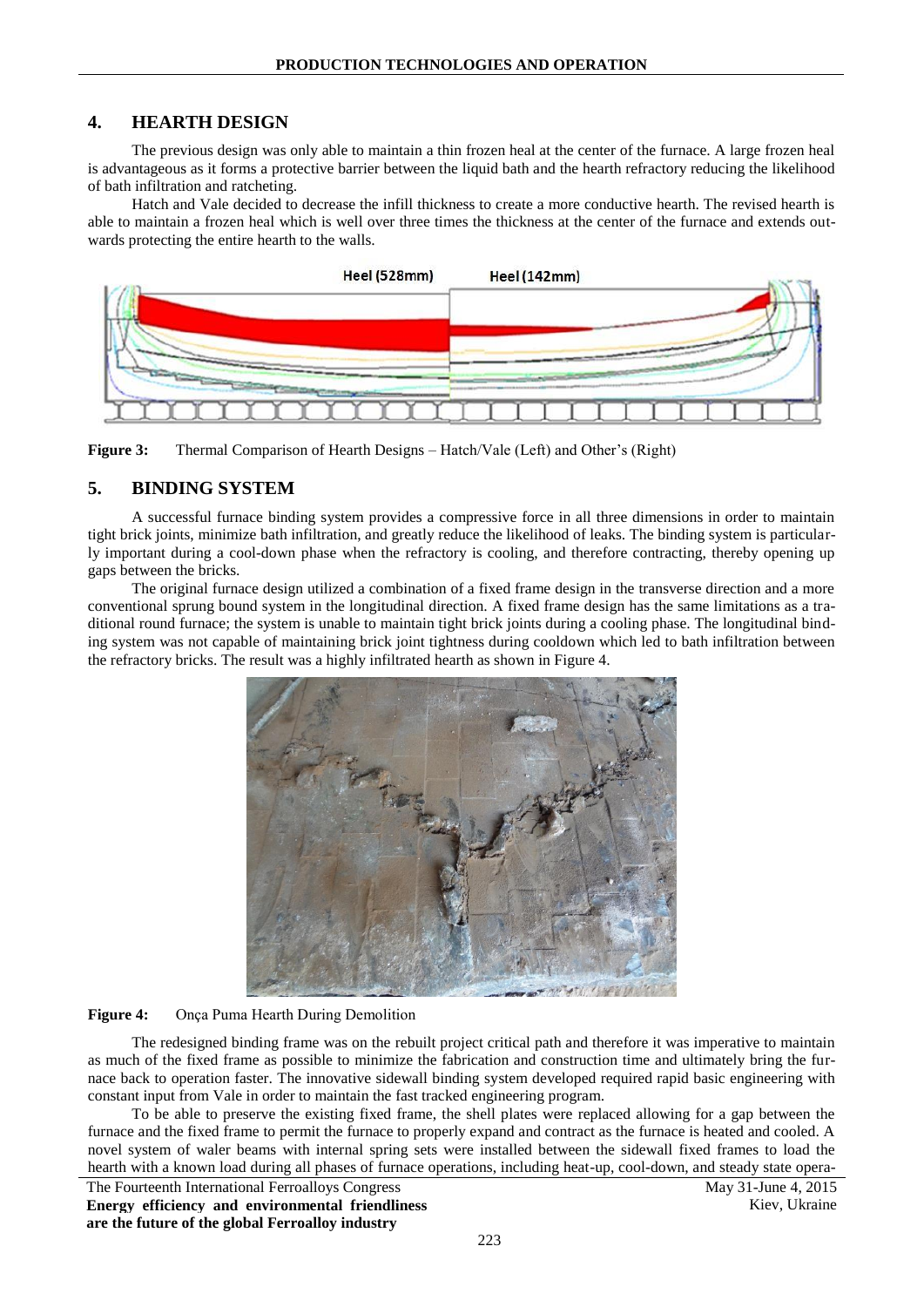tions. The waler beams more evenly distributed the load along the length of the furnace sidewall to further maintain tight brick joints at all locations within the furnace hearth.

The entire endwall binding system was replaced. The longitudinal binding load was increased by over three times from the original load in order to provide the necessary forces to maintain bath containment integrity.

Further improvements, such as the inclusion of corner springs and increased capacity of the hold-down system, were combined to make a much tighter furnace and greatly reduce the chance of bath leaks, ratcheting, or a run-out.





# **6. CALCINE TRANSFER SYSTEM**

## **6.1 Background**

During the earlier furnace campaign, problems in the Calcine Transfer System (CTS) resulted in frequent stoppages of the RKEF lines, resulting in lost production and reduced process stability. When taken together, problems in the CTS (including container filling, transfer cars and cranes) were the single largest contributor to lost nickel production (before the furnace run-outs). Further, the constant stop-start-stop nature of operation put stress on the kilns and furnaces.

As part of the Furnace Rebuild Project, a decision was made to implement a comprehensive solution involving the replacement of most of the calcine transfer system with proven heavy-duty equipment.

The changes to the system are documented below.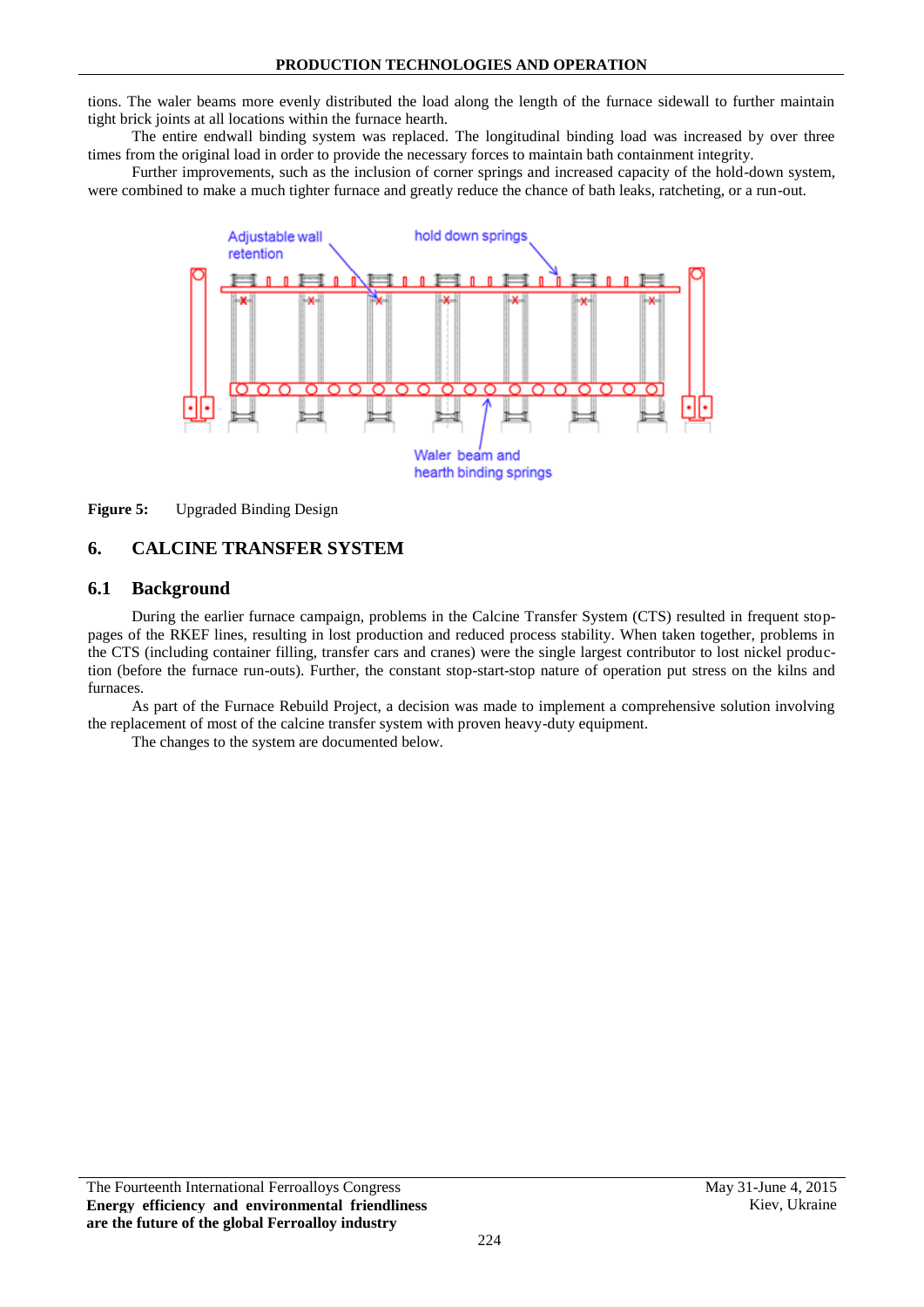| Area                           | Problem                                                                                                                                                                                                                                                                                  | Improvement                                                                                                                                                                                                                                                                                                                                                                                                      |
|--------------------------------|------------------------------------------------------------------------------------------------------------------------------------------------------------------------------------------------------------------------------------------------------------------------------------------|------------------------------------------------------------------------------------------------------------------------------------------------------------------------------------------------------------------------------------------------------------------------------------------------------------------------------------------------------------------------------------------------------------------|
| <b>Container Filling</b>       | Inconsistent container feed rate<br>Valve blockage and failures<br>٠<br>Calcine discharge spills and container over-<br>filling                                                                                                                                                          | Improved silo geometry according to<br>Jenike & Johansen design<br>Replacement of container filling valves<br>and chutes (new swing valve by Hatch<br>and new slide gate valves by Nicro)                                                                                                                                                                                                                        |
| Transfer Car and<br>Containers | Hot calcine $(\sim 1000^{\circ}C)$ spills damaging elec-<br>$\bullet$<br>tronic components of the transfer cars and<br>power supply system<br>Calcine blocking rails due to rail location (at<br>grade)<br>Poor positioning control at interfaces points<br>Poor stability of containers | New transfer cars with robust components<br>$\bullet$<br>located strategically away from track.<br>Elevated rails for transfer car<br>Hardwired communication with plant<br>control system via festoon<br>Improved positioning instruments and<br>control system<br>Containers supported above their center<br>of mass to improve stability.<br>New lighter Hatch containers with higher<br>capacity $(+20\%)$ . |
| <b>Transfer Cranes</b>         | Structural integrity concerns<br>$\bullet$<br>Crane positioning and automation issues<br>Container guiding system issues - high fric-<br>tion and poor positioning accuracy<br>Brake alignment issues<br>Poor positioning due to excessive dust from<br>calcine transport                | New heavy duty calcine transfer cranes<br>with automation and positioning im-<br>provements<br>Multi-axis constrained guide system for<br>higher accuracy positioning and increased<br>reliability of vertical movements<br>New redundant motors and on-board<br>equipment for improved operating factor                                                                                                         |

**Table 2:** Calcine Transfer System Changes

## **6.2 Container Filling**

One of the first problems to be addressed with the original Onça-Puma CTS design was the unreliable filling of containers at the discharge of the Calcine Surge Bin due to the unpredictable flow from the bin as well as frequent valve problems/blockages. Improvements to this area included replacing the original flat-bottomed bin with a modified J&J mass-flow design, replacing the existing pendular-type valve with a robust valve custom-designed by Hatch, replacing the discharge chute with a more uniform cross-section for smoother calcine discharge flow, and installing a new independent hydraulic circuit for the Nicro valves so that they can close independently of the Hatch pendular valve in case of primary hydraulic failure. With these modifications, the calcine feed to containers became more predictable and downtime associated with blocked and failed valves was essentially eliminated.

#### **6.3 Transfer Cars**

Another key issue with the original Onça-Puma CTS was the transfer car arrangement. In the original design, the transfer cars were located on narrow gauge rails placed at grade running between the surge bin and the transfer crane hoist wells. While the rails at grade simplified access to the cars, it made them vulnerable to hot calcine spills (~1000°C) as well as inevitable slow leaks of material that would accumulate and block the tracks.

Although the surge bin and valve improvements discussed above would help to reduce the frequency of spills, it was recognized that calcine spills cannot be completely eliminated by valve improvements alone and that it was necessary to reduce the vulnerability of the system to the spills that could occur.

Hatch and Vale revised the arrangement such that the transfer car rail elevation was revised from grade to approximately 3m above grade on new reinforced concrete walls. Material from spills and leaks would now fall between the rails into a pit without blocking the tracks or damaging the car. Further, a new car design, to accommodate the rail relocation, had improved mechanical and electronic component locations (relocated away from areas vulnerable to spills) and improved container supports. The revised car was custom-designed by Hatch to fit the Onça-Puma plant layout. A new set of Hatch transfer containers were installed which provided  $a > 20\%$  increase in capacity, while staying within the original container envelope. The increased capacity combined with a lighter container design resulted in more operating flexibility and throughput for the CTS.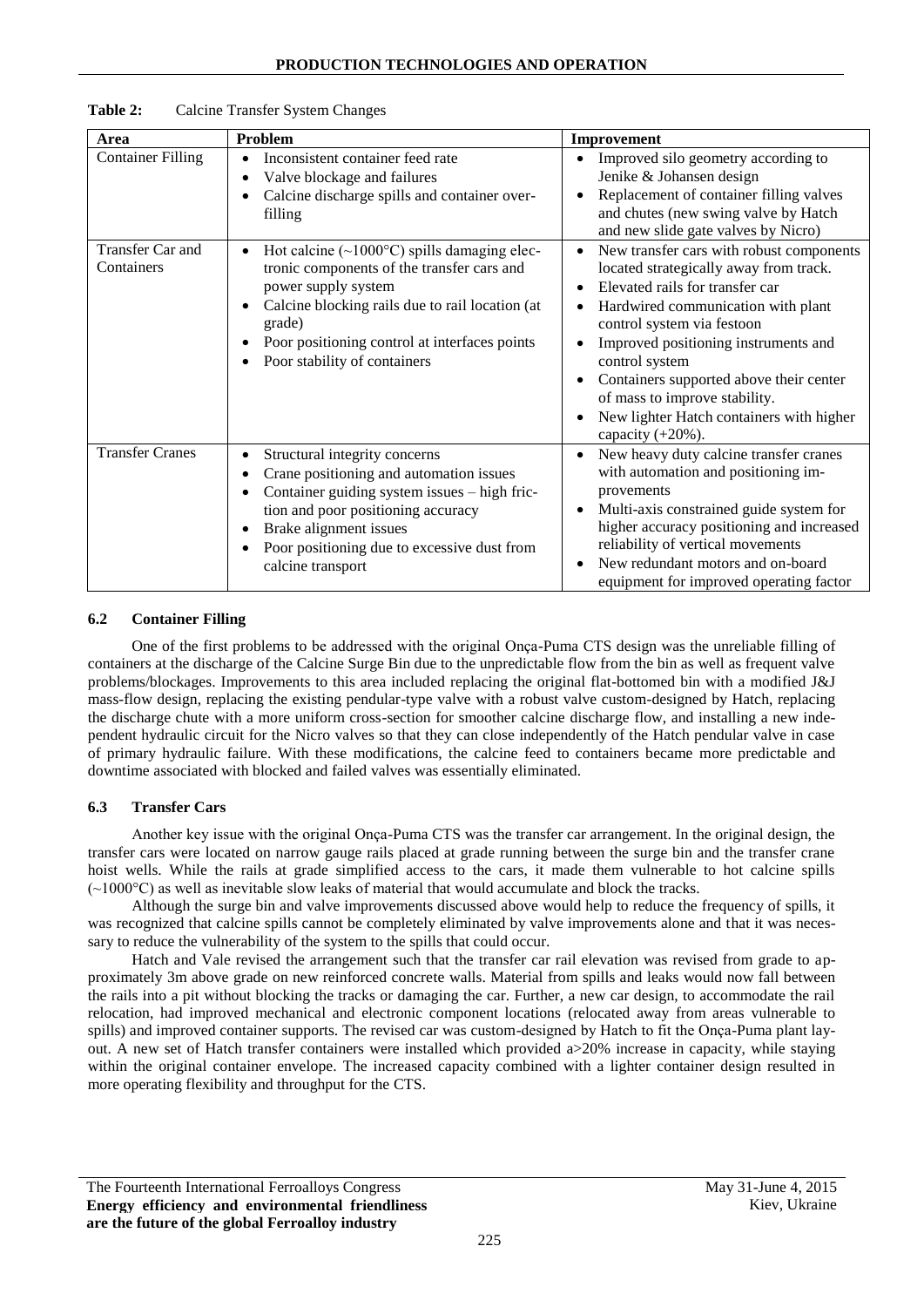## **7. SLAG HANDLING**

One of the most important features of FeNi furnaces is the ability to remove large volumes of slag generated in the process. About 90% of the material fed into the smelting furnace is removed as slag, thus a robust slag tapping system with high availability is key to successful operation. The Vale and Hatch teams recognized this fact and assembled a joint design team consisting of Hatch project team members along with Vale operations and maintenance staff to develop the improved design.

## **7.1 Background and Operational Issues**

The original design of the Onça Puma furnaces included 6 slag tapholes along the west sidewall of the furnace. Slag generated in the furnace was tapped via one of the six tapholes into one of four possible slag pot locations for hauling to the slag dump. There were several issues related to the original slag launder configuration that led to operational and availability issues.

The location of the slag pots relative to the furnace required a relatively long flat launders to be installed. Additionally, the profile of the slag launders included a flat bottom with a poor cooling channel arrangement which resulted in increased contract between the cooled launder surface and the molten slag, and high adhesion of the slag in the bottom of the launder. When combined, these features resulted in significant build-up issues occurring requiring considerable operator intervention for cleaning.

The challenges faced by operators was worsen by the poor access provided along the entire length of the launders from the main slag tapping floor. The tip of the slag launders was located well below floor level resulting in very poor ergonomics for cleaning. A second floor level was available; however, insufficient clearance was provided to allow personnel to routinely work in the space for launder cleaning.

### **7.2 Operational Improvements**

In order to provide more reliable and robust slag tapping systems, the following key improvements were made to the slag tapping area:

- Reduced launder length and steeper slope
- Improved launder profile including redesign of the cooling passage arrangement for more even cooling
- Reconfigured tapping floors for improved access

To reduce the launder length and increase the slope, the slag pot positions were changed and moved closer to the furnace. The number of tapholes was also reduced from 6 to 5 and reconfigured.

The launder profile was improved and a profile with a curved bottom and tapered sides implemented to minimize the wetted surface in contact with the molten slag flow. Implementation of these design changes has led to an observed reduction in formation of build-up on the launders. The build-up that does form, tends to be thinner and easier to break free of the launder surface when cleaning.

As a direct result of the design and operation improvements implemented, operators have reported that the launder cleaning operation now involves very little effort. This is proven by the time to clean the launders which is now less than 2 minutes which is reduced significantly from the cycle time of more than 60 minutes on the original furnace.

# **8. INTEGRATED FURNACE CONTROLS**

#### **8.1 Furnace Monitoring**

Hatch has developed an integrated suite of controls to help the furnace operator maximize performance from a furnace.

A more detailed description of the controls functionality is provided in a paper by F. Stober et al. [1].

The integrated suite of controls has been further refined to improve the furnace operations with a focus on alarming and alarm management, specifically on the Furnace Monitoring Application which consisted of a large number of instruments (approx. 1000).

The Fourteenth International Ferroalloys Congress May 31-June 4, 2015 **Energy efficiency and environmental friendliness are the future of the global Ferroalloy industry**

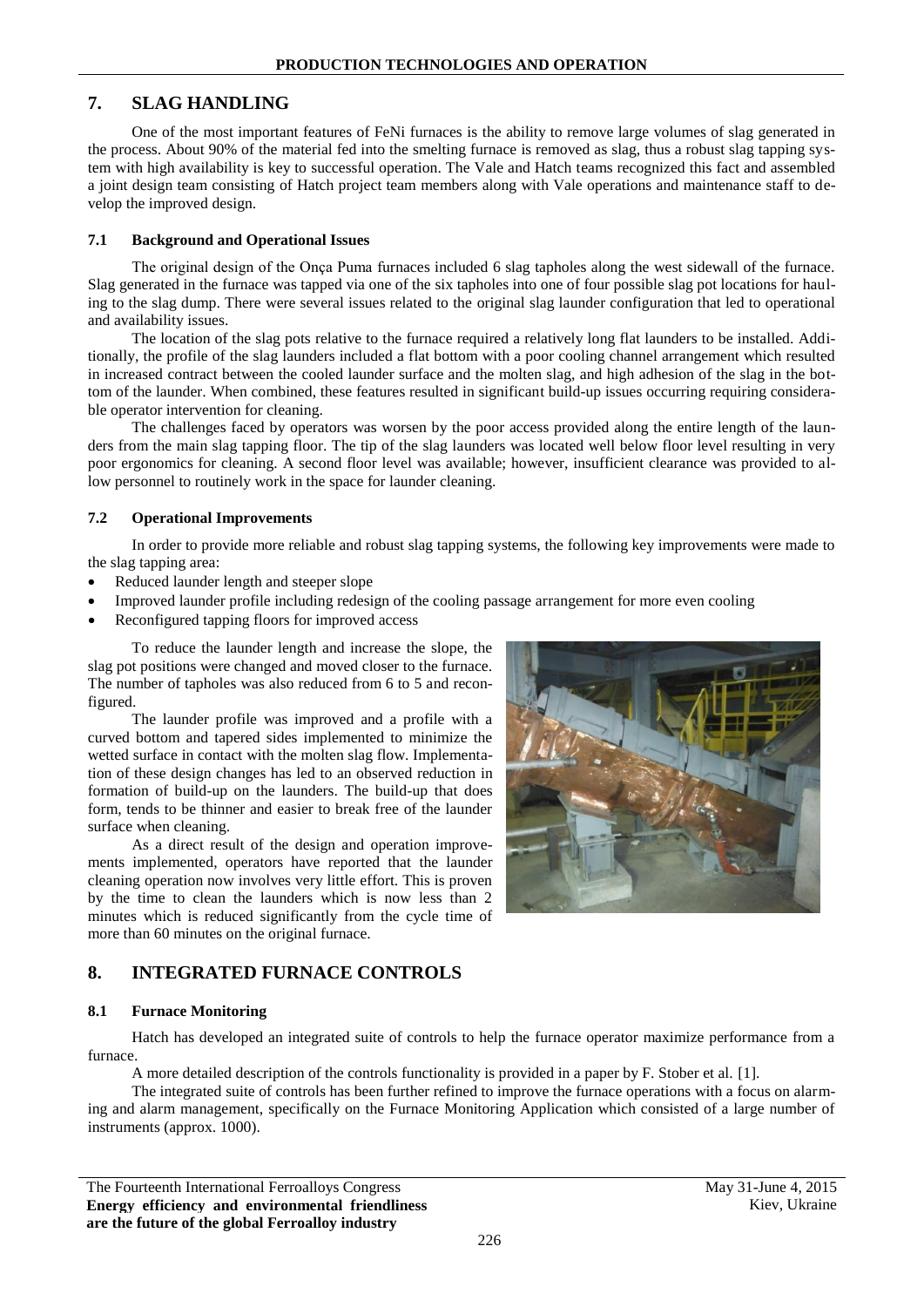The furnace monitoring controls are designed such that summary alarms are provided to the operator. For example if the furnace roof is experiencing high temperatures, instead of 16 roof thermocouples exhibiting a high temperature alarm, a single alarm comment is provided indicating that the furnace roof is experiencing high temperatures. If the furnace operator wishes to analyze further, the HMI screens provide more detailed information to show the roof temperatures and variation over the roof area. Alternatively, now when the roof temperature is high, the furnace operator may select to charge more feed into the furnace or open the roof air ingress ports to mitigate the problem and then acknowledge the alarm. Concerning the operator, he only had to acknowledge 1 alarm instead of 16.

The result is fewer but more effective alarms focusing the operators' attention on the task and not on acknowledging alarms. Yet, the information provided to the operator is displayed more eefectively.

Hatch has further championed advancement in the furnace controls, with:

- 1. Radar-based feed level control measuring the charge banks in the furnace to ensure sufficient cover and smelting. The radars are installed in the most critical and high production area of the furnace to provide the control system and the operator with the level feedback to manage the feed bank profile. To accurately control the feed bank level it is necessary to know the furnace slag level.
- 2. The slag level can be inferred from the electrode position. The electrode position can be based on an assumption of constant electrode length, which is regularly updated. Alternatively, the electrode tip position can be measured using radar electrode trip instrumentation (patent pending).
- 3. Furnace level measurement Hatch has designed a robust level measurement delivery system to address crusting of the feed cover in the furnace. This robust level measurement delivery system provides consistent, operator independent, level data for the furnace operator to improve furnace taping predictability and so scheduling of the rest of the refining operation.
- 4. Fibre-optic tap hole monitoring instrumentation and software providing a high resolution temperature profile for the face of the taphole and the refractory in that area – summarized in a manner to keep the furnace operator informed.

### **8.2 Calcine Transfer System**

The controls for the Calcine Transfer System were also improved. Advanced controls and equipment is required to provide maximum throughput of material. Controlled movement of the calcine transfer car, calcine transfer crane hoist control and calcine transfer crane trolley control ensures that the calcine transfer container is moved at the highest safe movement speed while providing accurate positioning of the container. The result is a high material throughput with minimal spillage of material. The reduction in spillage of material increase the operation efficiency (no need to have an operator to clean up spills and maintenance to repair damaged equipment) while improving the system efficiency.

# **9. FUTURE DEVELOPMENT – HIGHEST THROUGHPUT FENI FURNACE IN THE WORLD**

In order to further increase production, Vale is in the planning stages for a resumption in production from Kiln No. 2 to feed additional calcine into Furnace No.1. This includes a partial rebuild of the No. 2 CTS (including advanced self-learning control around the kiln discharge valve and cross-feeding control) leveraging the proven Line 1 design, see Figure 6.